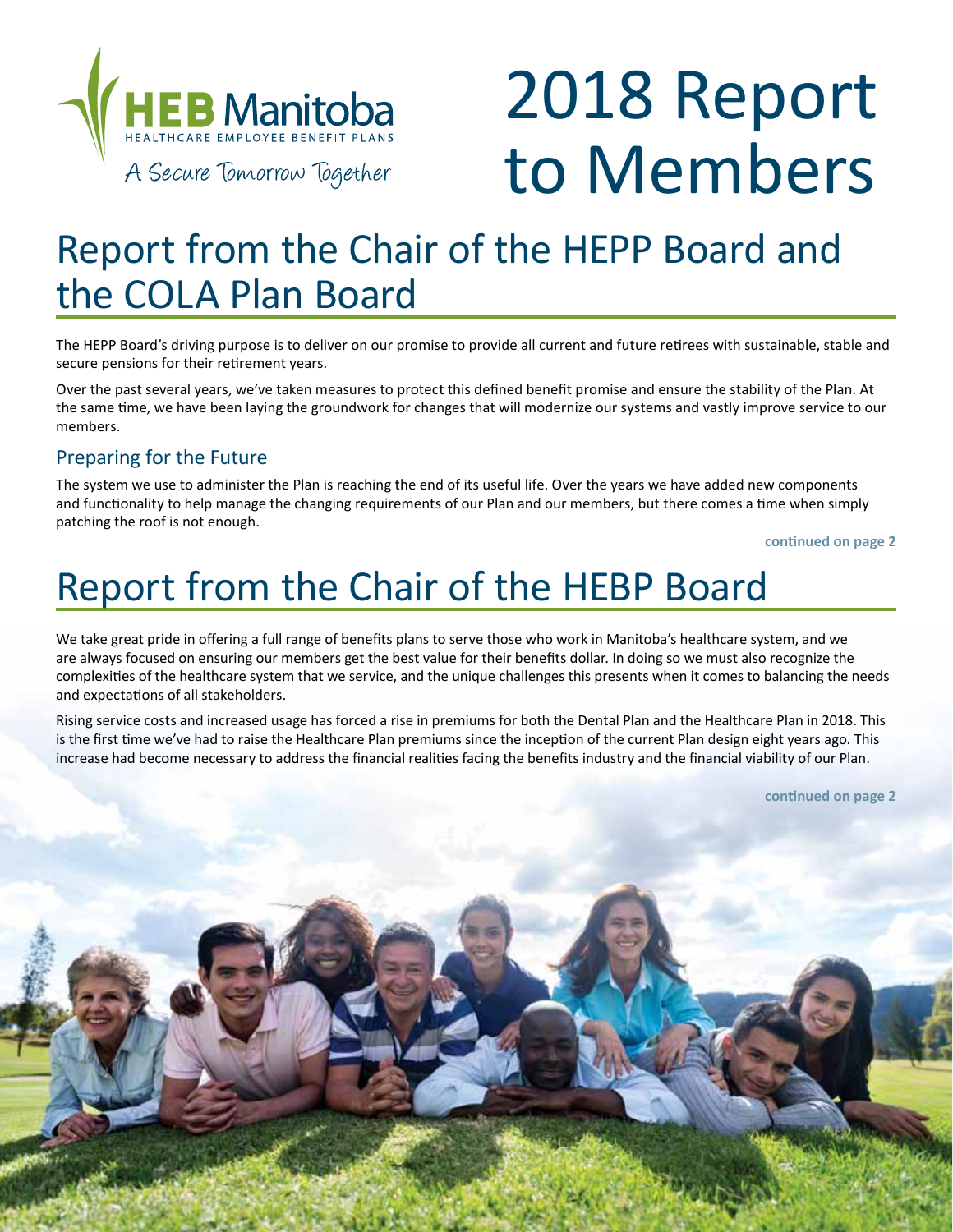#### Report from the Chair of the HEPP Board and the COLA Plan Board *continued*

It is time for a modern administration system that will enable us to meet the needs and expectations of our members in the future; one that will allow members to see a complete picture of their pension and related options throughout their career.

*I am exceptionally confident in the management of the Plan's funds and the long-term strength of our investment team.* 

In doing so our members will have easy access to understandable information providing them better control and management over their pension. The new system, which will include all the benefits HEB Manitoba offers, is targeted to start rolling out in 2021.

#### HEPP Remains Healthy and Stable

Despite a chaotic and challenging year in the markets, our Pension Plan remains healthy and stable. At year end the Plan's going concern ratio increased to 107.2%, while the contribution sufficiency ratio is a stable 110.0%.

The Plan changes we introduced in 2017 have been key in helping us weather unexpected events such as the downturn that hit the markets at the end of 2018. I am extremely confident in the management of the Plan's funds and the longterm strength of our investment team.

#### Retired Members Saw First COLA Plan Payments

In April 2018, retired members received their first scheduled payment from the HEPP Cost of Living Adjustment (COLA) Plan. This Plan was established in 2010 to help lessen the impact of increases in the cost of living for retired members, and we expect the Plan to continue to provide a COLA payment to retired members each year provided sufficient funds are available.

I wish to express how thankful I am to my fellow trustees for their steadfast commitment to make the difficult decisions that effectively balance the best interests of members, employers and the health of the Plans. I am also deeply appreciative of our HEB Manitoba team, it is no small feat to keep the business running smoothly while undertaking such a massive transformational technology project.

Bots from of

Bob Romphf Chair Healthcare Employees' Pension Plan Board and COLA Plan Board

#### Benefit Plans Review

We have continued to consult with key stakeholders as we explore options to modernize our Plans, and to explore innovations in the benefits industry to better meet the needs of our diverse and ever changing membership. This activity will continue throughout 2019 and into 2020 as we work towards our goal to confirm what changes may be required to meet the needs of all Plan stakeholders.

We are also very excited about the work to modernize our service delivery model. HEB Manitoba has embarked on a significant technology project that when complete, will significantly improve our administrative efficiency, enable us to meet the growing demand for online and mobile services, give our members better access to information about their benefits, and reduce the workload for employers. This is an exciting undertaking that will transform how we interact with members, employers, and third parties such as Manitoba Blue Cross and Great-West Life.

*We are also very excited about the work to modernize our service delivery model.* 

#### Disability & Rehabilitation Part-time Enrolment

While we hope most members will never need to access these benefits, we know that the D&R Plan is a vital resource for members when they do need our assistance. The Board is very pleased that this past year we were able to make changes that allowed us to provide protection to more than 1,000 part-time healthcare employees under the umbrella of the D&R Plan by eliminating the minimum hours requirement. Going forward all part-time members at participating employers will be eligible for participation in the Plan. This would not have been possible without the continued strong management and operational excellence of our D&R department.

I wish to thank the HEBP Board of Trustees for their ongoing commitment to the health of our Plans and to the best interests of our members. Also at this time and on behalf of the Board, I want to extend heartfelt thanks to the dedicated team of HEB Manitoba employees who are shouldering the enormous job of modernizing the administration system while still delivering caring and committed service to our members and employers every day.

Jawilian - M Kay

Janet Wilcox-McKay

Chair Healthcare Employees' Benefits Plan Board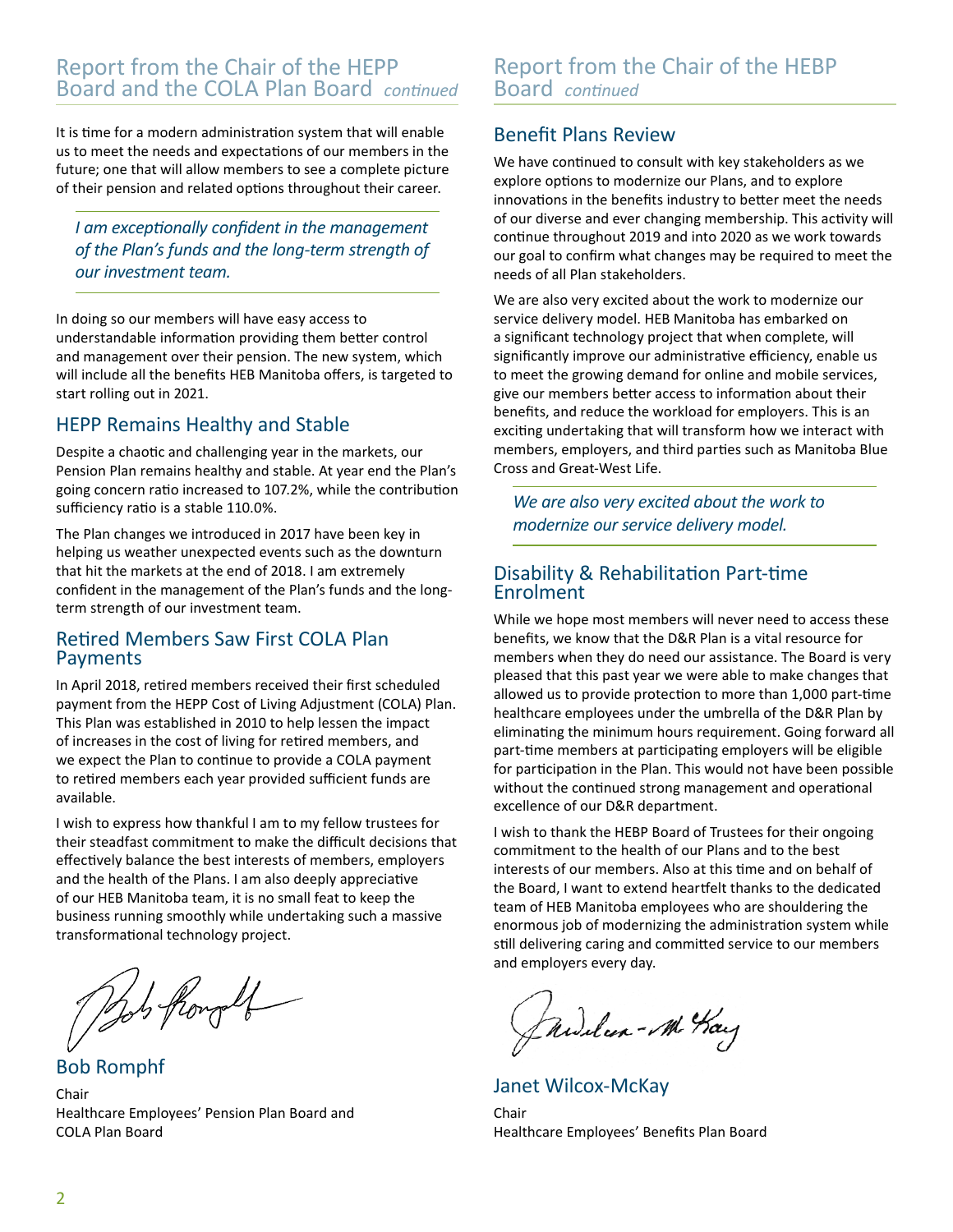## Report from the Chief Executive Officer

Since becoming the Chief Executive Officer at HEB Manitoba, one of the key objectives communicated to me from our Boards of Trustees has been the need for the organization to continue to evolve to meet the changing needs of our stakeholders.

*We know we must become more service-driven and adaptable to accommodate our members' online and mobile lifestyles.* 

Our model, administering both a pension plan and a full range of benefits plans, is unique in our industry, but our current system, originally designed for pension administration, is not suited to today's expectations for the online delivery of both pension and benefits services.

We know we must become more service-driven and adaptable to accommodate our members' online and mobile lifestyles. And we must also innovate to unlock administrative efficiencies and update our systems to shift our workload so we can enhance our focus on member service.

Over the past few years, our focus has been on a number of operational projects that have been necessary to lay the foundation for the future. Those projects, which addressed historical member information and improved how we manage the data we receive from employers, are now complete.

#### Modernizing HEB Manitoba

We are now on our way and in 2018 we officially started the transformational project to create our new pension and benefits administration solution. This will completely overhaul our service delivery to members and streamline how we work with our employers and other stakeholders. This multiyear initiative will see us move to online service, simplify our processes, virtually remove risk of data errors, and provide members with a one-stop shop for all of their HEB Manitoba pension and benefits information.

Change of this magnitude requires both time and focus. We have assembled an amazing team and have directly engaged the employers and our third-party service providers to meet our goal. We have partnered with an industry-leading technology provider to create the solution that will drive our new systems. They are working with our business leaders and Information Services team to develop this transformational technology to support all of our Plans. You will hear more about it as we get closer to launch in 2021.

#### Adding Value for our Members

Other changes to our Plans kept us busy this past year, with important projects becoming a reality in 2018. The HEPP COLA Board of Trustees granted the first COLA Plan payments to retired members in April. In the future, these payments will be made at the start of January each year. We expect these

payments to grow for the foreseeable future based upon the COLA Plan having sufficient funds.

Premiums for our D&R Plan remained unchanged, and once again the Plan was able to provide an annual ad hoc cost of living adjustment for members on disability. We also successfully completed the D&R Plan Part-time Member Enrolment project. As of January 1, 2019 all part-time employees are eligible to enrol if they work for a participating employer.

We continue to evaluate the effectiveness of all our benefit Plans, particularly the Healthcare and Dental Plans, which have seen necessary premium increases in recent years. We here at HEB, along with our Boards of Trustees, understand the challenges we face as our provincial healthcare workplace changes, and we all remain focused on meeting the needs of all stakeholders by modernizing our services where possible.

Finally, I am grateful for the hard work and dedication of our Boards of Trustees, management and staff. Their efforts have ensured that HEB Manitoba remains well-positioned as we move towards the exciting future of this organization.

Kerry Poole Chief Executive Officer HEB Manitoba



900-200 Graham Avenue Winnipeg, MB R3C 4L5 Phone: (204) 942-6591 • Fax: (204) 943-3862 Toll-free: 1-888-842-4233 (outside Winnipeg) Email: info@hebmanitoba.ca

#### hebmanitoba.ca

*This publication is available in alternate formats on request. To request an alternate format, please email us at info@hebmanitoba.ca or call 204-942-6591 (1-888-842-4233 toll-free).*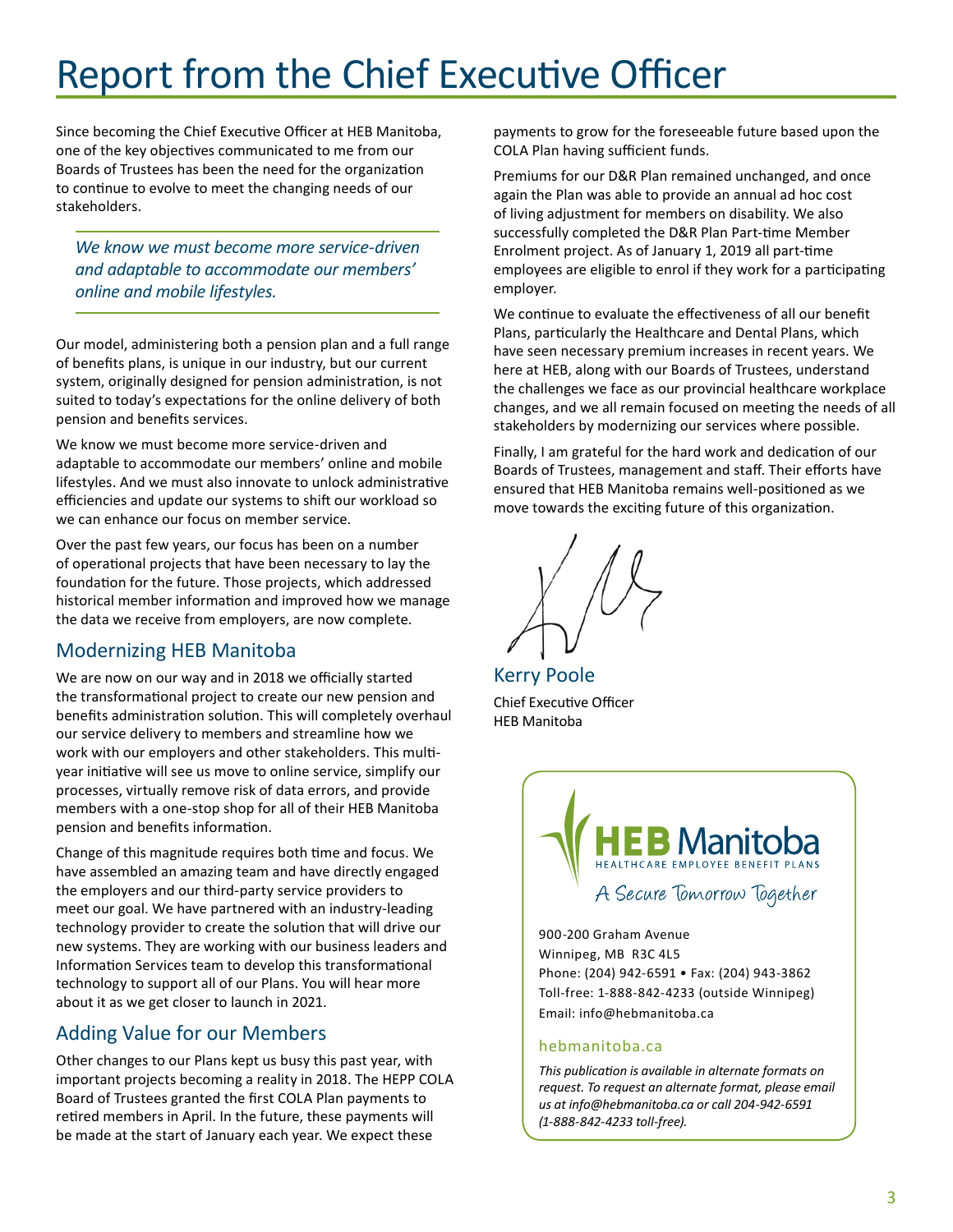## Pension Plan Investment Highlights

### HEPP Investment Returns

The Healthcare Employees' Pension Plan's (HEPP) investments returned -1.88% in 2018, a decrease from the prior year's return of 9.95%. Our Canadian and International equity portfolios had negative returns last year, while our US equity portfolio produced a small positive return. Our equity portfolios returned -6.31% in 2018, after returning 13.78% in 2017. All other asset classes had positive returns in 2018 with returns of 9.82% in real estate, 0.83% in fixed income, and 15.32% in infrastructure. Since its inception, HEPP has had positive returns in 18 of 22 years.

While volatility in equity markets is expected, 2018 was an unusual year. The fund achieved its highest invested value at the end of August at \$7.9 billion, but finished the year at \$7.4 billion. By the



### Major Market Returns

2018 proved to be a challenging year for equity market returns, as most markets sold off sharply in the 4th quarter. Most of the declines had been recovered by the 1st quarter of 2019.

Emerging and international equity markets performed poorly in 2018, returning -6.52% and -5.55%, respectively compared to 28.70% and 17.36% in 2017. The Canadian equity market returned -8.89% in 2018 following a return of 9.10% in 2017. The US equity market was up 4.23% in 2018 following a 13.83% return in 2017.

With Government of Canada bond yields remaining low, we expect the returns in our fixed-income portfolio will not meet the discount rate required to fund the Plan's obligations. The 2018 return for the Canadian bond market was 1.41% compared to a 2.52% return in 2017. The annualized five-year return for the Canadian bond market is 3.54%.

end of March 2019, our invested value exceeded the August 2018 figure.

Our annualized five-year return is 6.05%. Currently a return of 6.15% is required to fund the Plan's obligations. The Plan's exposure to equity-type investments has generated strong returns over the history of the fund. Interest rates remain at historically low levels, and over the long term, equity-type investments are expected to outperform fixed-income investments, but equity returns are more volatile. As a result, the Plan's investment policy has an exposure biased toward equity markets and real estate, as well as an allocation to infrastructure investments.



### HEPP Asset Mix

Our overall equity exposure at year-end 2018 was lower than at 2017 largely as a result of equity markets declining in the 4th quarter of 2018. We are actively monitoring our exposure to equities and our regional allocations to Canadian, US and International equity markets as part of our risk management framework. These allocations will change over time, reflecting fluctuating return expectations and risk profiles.

The Plan has been invested in Canadian real estate since its inception, and we continue to seek opportunities outside of Canada that can provide expected returns that may compensate us for risks inherent in global real estate investments.

We continue to commit funds for our global infrastructure investment program, which is being funded from our fixed-income assets.

In late 2018, the Board undertook a strategic asset liability modelling study, which was completed in early 2019. The study confirmed the overall asset mix of the fund in relation to evolving plan liabilities.

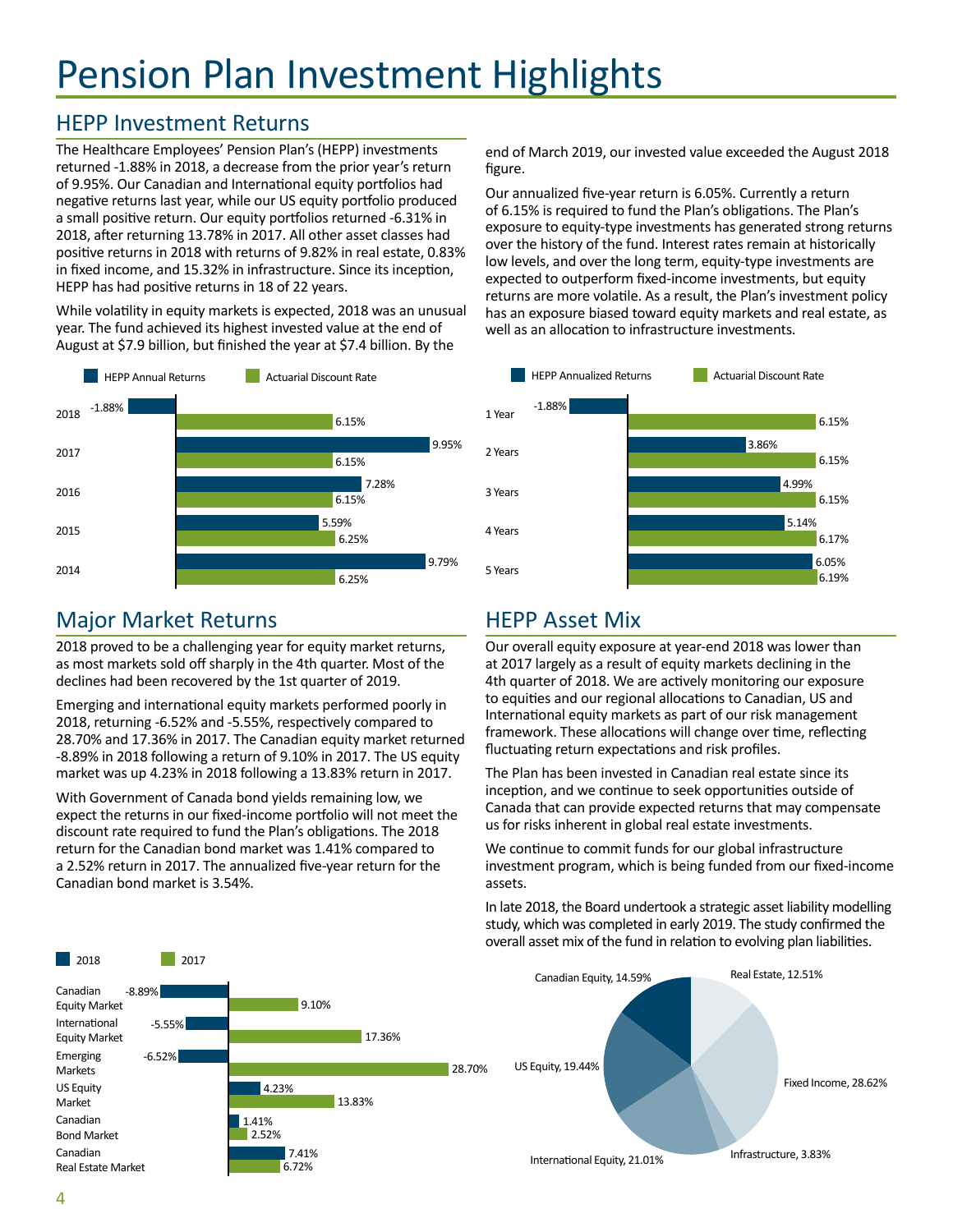## Pension Plan and COLA Plan Information

### Membership

| <b>Member Mix</b> | 2018          | 2017          | <b>Average Age (years)</b> | 2018 | 2017 |
|-------------------|---------------|---------------|----------------------------|------|------|
| Active & Disabled |               | 44.929 44.673 | Active member              | 43   | 43   |
| Retired           |               | 21.186 20.013 | Retired member             | 70   | 70   |
| Deferred Vested   |               | 16,265 16,016 | Deferred member            | 44   | 44   |
| Total             | 82.380 80.702 |               |                            |      |      |

### Pension Plan Financial Summary\*

| Increase in net assets                                                               |    | 2018                           |     | 2017                         |
|--------------------------------------------------------------------------------------|----|--------------------------------|-----|------------------------------|
| Current period change in market values                                               | \$ |                                | - S | 506,517,552                  |
| Investment income                                                                    |    | 209,503,821                    |     | 186,302,464                  |
| Contributions from employers                                                         |    | 175,936,403                    |     | 174,757,981                  |
| Contributions from employees                                                         |    | 176,644,524                    |     | 175,873,354                  |
| Reciprocal transfers                                                                 |    | 5,883,549                      |     | 1,872,336                    |
| Total                                                                                |    | 567,968,297                    |     | 1,045,323,687                |
| Decrease in net assets                                                               |    |                                |     |                              |
| Current period change in market values                                               |    | 341,566,550                    |     |                              |
| Benefits paid to pensioners and beneficiaries                                        |    | 284,222,522                    |     | 258,188,373                  |
| Refunds to terminated members                                                        |    | 74,093,074                     |     | 65,398,337                   |
| Investment and Plan administration expenses                                          |    | 48,463,732                     |     | 40,909,525                   |
| Total                                                                                |    | 748,345,878                    |     | 364,496,235                  |
| Net increase (decrease)                                                              |    |                                |     |                              |
| in net assets available for benefits<br>Net assets available for benefits, January 1 |    | (180,377,581)<br>7,636,482,266 |     | 680,827,452<br>6,955,654,814 |
|                                                                                      |    |                                |     |                              |
| Net assets available for benefits, December 31                                       | S  | 7,456,104,685                  | s   | 7,636,482,266                |

### COLA Plan Financial Summary

#### **Active Employees Fund**

| Increase in net assets                            | 2018                 | 2017        |
|---------------------------------------------------|----------------------|-------------|
| Investment income                                 | \$<br>4,259,586 \$   | 1,597,986   |
| Contributions from employers                      | 19,451,902           | 19,117,179  |
| Contributions from employees                      | 18,979,654           | 19,106,041  |
| <b>Total</b>                                      | 42,691,142           | 39,821,206  |
| Decrease in net assets                            |                      |             |
| Current period change in market values            | 7,216,645            | 515,809     |
| Benefit payments                                  | 839,444              |             |
| Investment and Plan administration expenses       | 741,380              | 596,592     |
| <b>Total</b>                                      | 8,797,469            | 1,112,401   |
| Net increase in net assets available for benefits | 33,893,673           | 38,708,805  |
| Net assets available for benefits, January 1      | 131,960,667          | 93,251,862  |
| Net assets available for benefits, December 31    | \$<br>165,854,340 \$ | 131,960,667 |
| <b>Past Retirees Fund</b>                         |                      |             |
| Increase in net assets                            | 2018                 | 2017        |
| Investment income                                 | \$<br>139,912 \$     | 52,179      |
| Contributions from employers                      | 2,146,977            | 2,124,689   |
| Contributions from employees                      | 2,046,165            | 2,134,021   |
| <b>Total</b>                                      | 4,333,054            | 4,310,889   |
| Decrease in net assets                            |                      |             |
| Benefit payments                                  | 532,598              |             |
| Administration expenses                           | 582,996              | 569,202     |
| <b>Total</b>                                      | 1,115,594            | 569,202     |
| Net increase in net assets available for benefits | 3,217,460            | 3,741,687   |
| Net assets available for benefits, January 1      | 8,504,857            | 4,763,170   |
| Net assets available for benefits, December 31    | \$<br>11,722,317 \$  | 8,504,857   |

#### Highlights

The Healthcare Employees' Pension Plan (HEPP) uses the contributions paid by you and your employer, plus any accumulated investment income, to pay your monthly pension, but these amounts are not used to determine what your monthly pension entitlement will be. As a defined benefit pension plan, HEPP uses a formula based on your years of credited service and the average of your highest five years of pensionable earnings in the final 11 years you work.

HEB Manitoba provides member services related to pension benefit entitlements for eligible employees and their families of participating healthcare facilities.

#### **Pension Plan Sustainability**

In 2018, the HEPP Board of Trustees announced changes to the pension plan to help ensure its longterm sustainability.

These changes include:

- Current members who reach Rule of 80 after December 31, 2019 and retire before age 55 will receive an actuarially reduced pension,
- The termination calculation has been reduced to the minimum allowed under the Pension Benefits Act of Manitoba for members who leave the Plan before they are eligible to retire, and
- For new members starting in 2020 or later, supplemental and bridge benefits have been removed and the minimum retirement age will be 55.

These changes were made after careful consideration and with the priority of maintaining the defined benefit promise, while limiting the impact to members as much as possible. All members were sent a personalized package in October explaining how the changes would affect them. Visit our website at hebmanitoba.ca for more information.

#### **Annual Employer Reconciliation (AER)**

AER is an industry-best practice whereby the member data in our system is reconciled with the data our employers have on file. This follows the completion of the Data Integrity Project in a series of initiatives to confirm the data being used to calculate member pensions is as accurate and complete as possible.

During 2018, HEB Manitoba worked with all employers to ensure that the payroll data we have on file for each employee matches what their employer has on their file.

Going forward this will be an annual process.

#### **Cost of Living Adjustment (COLA) Plan Funds**

HEPP staff have worked hard to ensure our systems are ready to pay COLA benefits to retired members in 2018. The first COLA, in the amount of 0.8% was paid April 1, 2018. Future COLA payments are expected to be paid January 1 of each year, provided sufficient funds are available.

*\*Full Audited Financial Statements for all Plans are available at hebmanitoba.ca*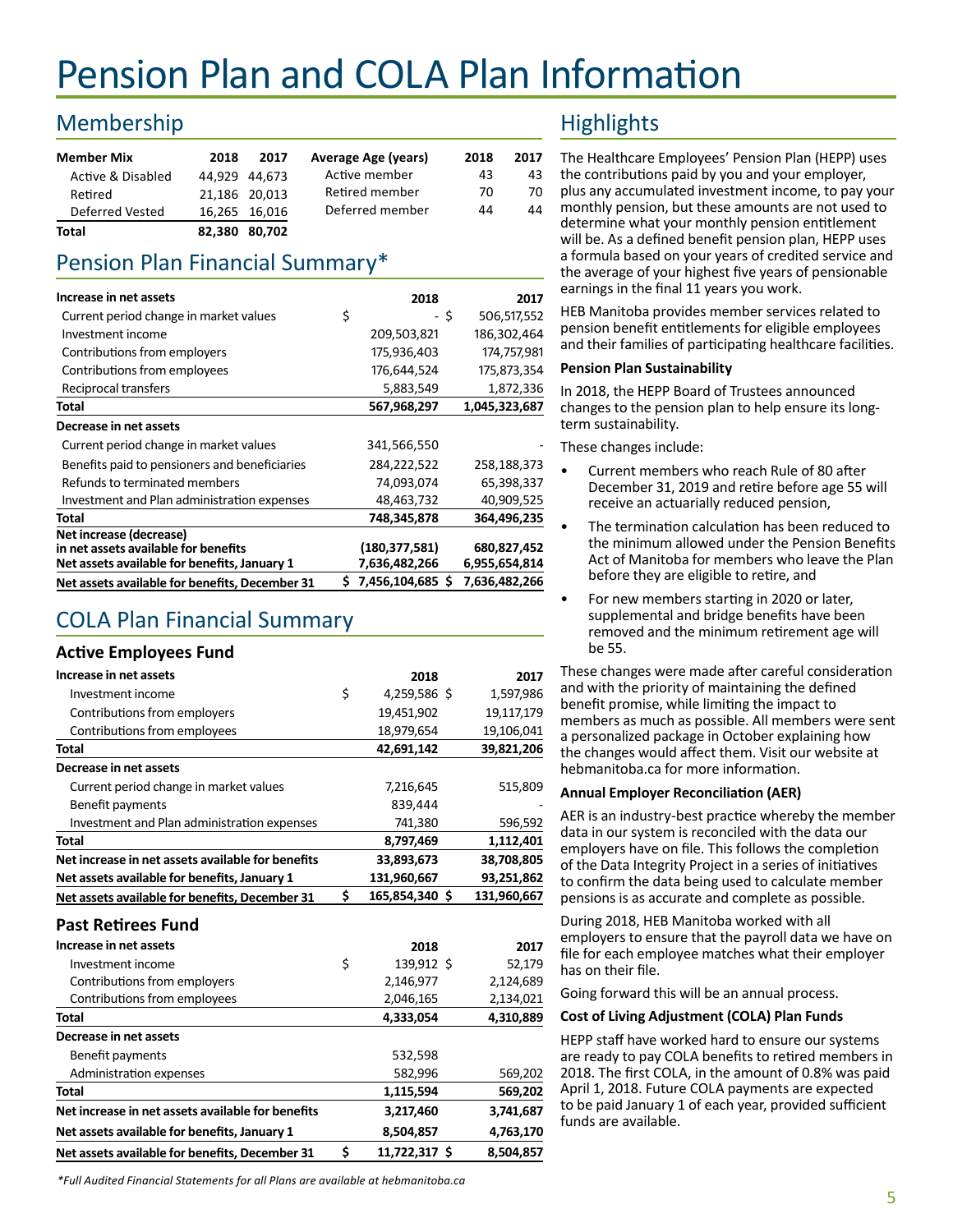## Benefit Plans Information

The Healthcare Employees' Benefits Plan (HEBP) offers Healthcare, Dental, Disability & Rehabilitation, Life Insurance, and Employee Assistance Plans to eligible healthcare employees and their families throughout Manitoba. The Healthcare Plan includes a Healthcare Spending Account.

*\*Not all employers participate in each of the Benefit Plans offered by HEBP. Employees should check with their employer to confirm which Plans they are eligible to join.*

### Financial Summary

#### Active Healthcare Plan and Healthcare Spending Account (HSA)

|                                                        |    | 2018          | 2017          |
|--------------------------------------------------------|----|---------------|---------------|
| <b>Increases</b>                                       |    |               |               |
| Premiums                                               | Ś  | 28,707,873 \$ | 28,313,592    |
| Investment income                                      |    | 262,131       | 156,862       |
|                                                        |    | 28,970,004    | 28,470,454    |
| <b>Decreases</b>                                       |    |               |               |
| Claims                                                 |    | 27,000,283    | 26,451,824    |
| Administrative expenses                                |    | 4,528,376     | 4,284,147     |
|                                                        |    | 31,528,659    | 30,735,971    |
| Net increase (decrease) prior to change in obligations |    | (2,558,655)   | (2, 265, 517) |
| Change in obligations                                  |    | 1,119,863     | (83, 459)     |
| Net decrease after change in obligations               |    | (1,438,792)   | (2,348,976)   |
| Net assets available for benefits, January 1           |    | 13,963,793    | 16,312,769    |
| Net assets available for benefits, December 31         | \$ | 12,525,001 \$ | 13,963,793    |

#### Dental Plan

| Net assets available for benefits, December 31         | \$ | 3,758,388 \$  | 2,526,190  |
|--------------------------------------------------------|----|---------------|------------|
| Net assets available for benefits, January 1           |    | 2,526,190     | 2,651,482  |
| Net increase (decrease) after change in obligations    |    | 1,232,198     | (125, 292) |
| Change in obligations                                  |    | (6, 560)      | (24, 754)  |
| Net increase (decrease) prior to change in obligations |    | 1,238,758     | (100, 538) |
|                                                        |    | 27,834,897    | 27,498,378 |
| Administrative expenses                                |    | 2,194,222     | 2,172,570  |
| Claims                                                 |    | 25,640,675    | 25,325,808 |
| <b>Decreases</b>                                       |    |               |            |
|                                                        |    | 29,073,655    | 27,397,840 |
| Investment income                                      |    | 60,693        | 30,319     |
| Premiums                                               | Ś. | 29,012,962 \$ | 27,367,521 |
| <b>Increases</b>                                       |    |               |            |
|                                                        |    |               |            |

#### Benefit Highlights

#### **Plan Membership: 37,079**

After comparing Plan premiums with anticipated claim costs and reserve levels, HEB Manitoba determined that a premium rate increase of 2.0% was required for the Plan in 2018.

The Plan and all reserves are fully funded as at the end of 2018. Of the total claims incurred in the year, 38.8% were for prescription drugs, 9.4% were for vision care, and 51.8% were for paramedical and all other benefits.

Members of the Plan are eligible for the HSA, which provides members with an additional way to pay for healthcare and dental expenses that exceed HEB Manitoba benefit maximums.

#### **Plan Membership: 30,081 2018 2017**

After comparing the Plan's premiums with anticipated claim costs and reserve levels, HEB Manitoba determined that a premium rate increase of 5.5% was required for the Plan in 2018.

The Plan and all reserves are fully funded as at the end of 2018.

Of the total claims incurred in the year, 89.4% were for basic services and 10.6% were for major and orthodontic services. Plan benefit levels remained unchanged.

#### Retiree Healthcare Plan

|                                                |    | 2018         | 2017      |
|------------------------------------------------|----|--------------|-----------|
| <b>Increases</b>                               |    |              |           |
| Premiums                                       | Ś  | 6,468,740 \$ | 6,085,619 |
| Investment income                              |    | 81,676       | 38,626    |
|                                                |    | 6,550,416    | 6,124,245 |
| <b>Decreases</b>                               |    |              |           |
| Claims                                         |    | 5,677,738    | 5,293,277 |
| Administrative expenses                        |    | 553,217      | 512,991   |
|                                                |    | 6,230,955    | 5,806,268 |
| Net increase prior to change in obligations    |    | 319,461      | 317,977   |
| Change in obligations                          |    | (29, 240)    | (5,741)   |
| Net increase after change in obligations       |    | 290,221      | 312,236   |
| Net assets available for benefits, January 1   |    | 2,790,873    | 2,478,637 |
| Net assets available for benefits, December 31 | \$ | 3.081.094 \$ | 2.790.873 |

#### **Plan Membership: Level 1 - 1,079 Level II - 9,060**

After comparing the Plan's premiums with anticipated claim costs and reserve levels, HEB Manitoba determined that a premium rate decrease of 14.9% for Level I coverage was reasonable for the Plan in 2018. The Level II coverage premiums were determined to be adequate and did not change. The Plan and all reserves are fully funded as at the end of 2018. Of total claims incurred in the year, 50.6% were for prescription drugs, 8.2% were for ambulance and hospital benefits, and 41.2% were for paramedical and all other benefits.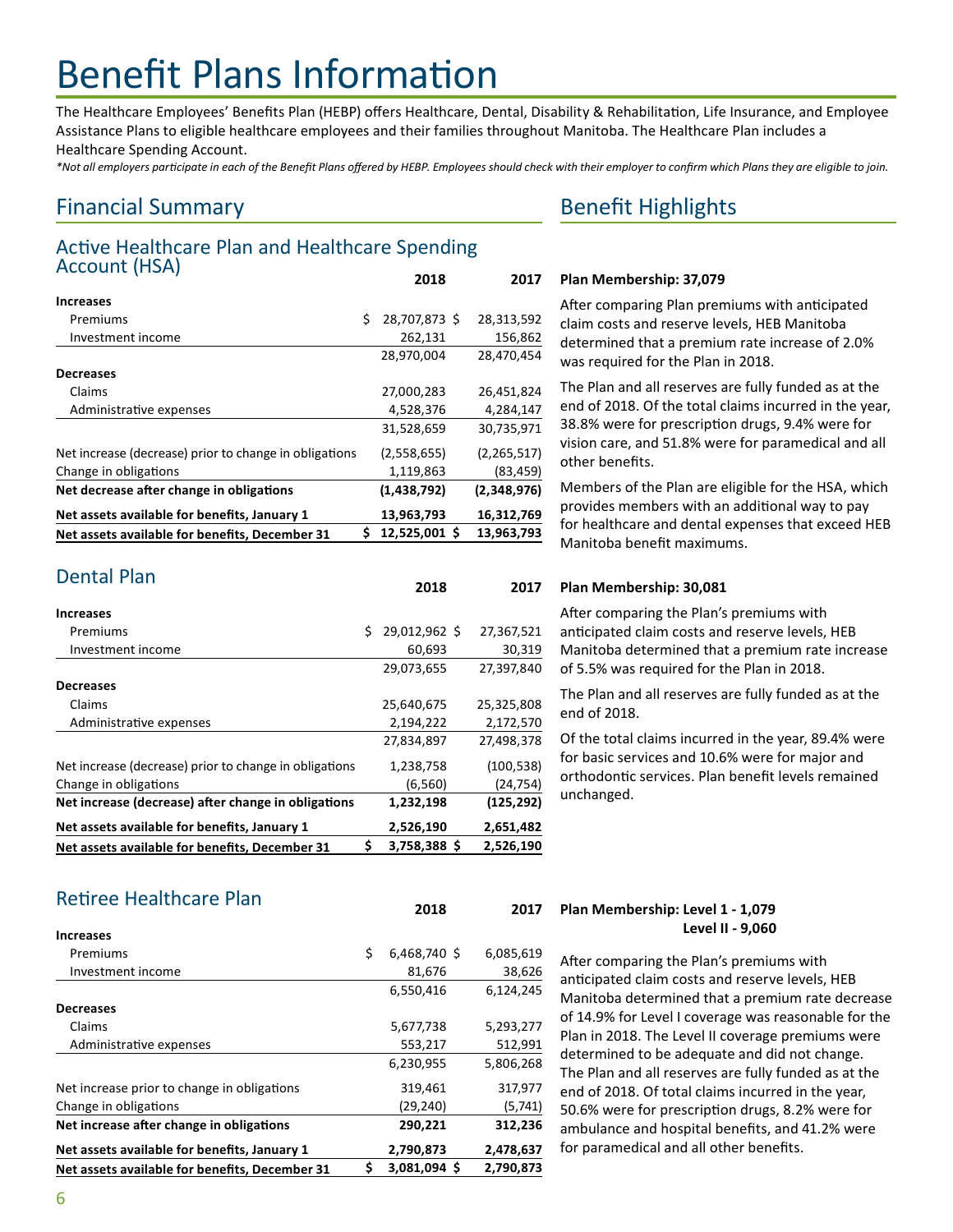#### Financial Summary **Benefit Highlights**

| Life Insurance Plan                               | 2018                | 2017       |
|---------------------------------------------------|---------------------|------------|
|                                                   |                     |            |
| <b>Increases</b>                                  |                     |            |
| Premiums                                          | \$<br>16,887,336 \$ | 16,864,786 |
| Investment income                                 | 3,790,373           | 6,164,855  |
|                                                   | 20,677,709          | 23,029,641 |
| <b>Decreases</b>                                  |                     |            |
| Current period change in market value             | 3,442,130           |            |
| Claims and related expenses                       | 10,451,680          | 15,755,426 |
| Administrative expenses                           | 2,527,390           | 2,497,067  |
|                                                   | 16,421,200          | 18,252,493 |
| Net increase in net assets available for benefits | 4,256,509           | 4,777,148  |
| Net assets available for benefits, January 1      | 93,720,881          | 88,943,733 |
| Net assets available for benefits, December 31    | \$<br>97,977,390 \$ | 93,720,881 |

#### Disability & Rehabilitation (D&R) Plan

| <b>Increases</b>                               |    |                            |             |
|------------------------------------------------|----|----------------------------|-------------|
| Premiums                                       | \$ | 47,331,995 \$              | 47,187,346  |
| Investment income                              |    | 7,628,361                  | 7,421,795   |
|                                                |    | 54,960,356                 | 54,609,141  |
| <b>Decreases</b>                               |    |                            |             |
| Current period change in market value          |    | 4,467,286                  | 1,086,360   |
| Claims and related expenses                    |    | 39,502,051                 | 39,486,485  |
| Administrative expenses                        |    | 6,382,875                  | 6,160,360   |
|                                                |    | 50,352,212                 | 46,737,205  |
| Net increase prior to change in obligations    |    | 4,608,144                  | 7,875,936   |
| Change in obligations                          |    | (1,325,000)                | 695,000     |
| Net increase after change in obligations       |    | 3,283,144                  | 8,570,936   |
| Net assets available for benefits, January 1   |    | 219,567,160                | 210,996,224 |
| Net assets available for benefits, December 31 | S. | 222,850,304 \$ 219,567,160 |             |

#### Employee Assistance Plan (EAP)

| Net assets available for benefits, December 31    | \$<br>504,792 \$   | 435,294   |
|---------------------------------------------------|--------------------|-----------|
| Net assets available for benefits, January 1      | 435,294            | 342,346   |
| Net increase in net assets available for benefits | 69,498             | 92,948    |
|                                                   | 2,250,410          | 2,170,460 |
| Administrative expenses                           | 36,944             | 22,015    |
| <b>EAP service costs</b>                          | 2,213,466          | 2,148,445 |
| <b>Decreases</b>                                  |                    |           |
|                                                   | 2,319,908          | 2,263,408 |
| Investment income                                 | 7,332              | 3,328     |
| Premiums                                          | \$<br>2,312,576 \$ | 2,260,080 |
| <b>Increases</b>                                  |                    |           |
|                                                   |                    |           |

#### **Plan Membership:** 42,667

Claims and related expenses were at 62% of premiums in 2018, down from 93% in 2017. There were no premium increases during 2018, and the Plan's reserves are fully funded.

Since the launch of the enhanced plan in 2012, HEB Manitoba has worked with employers to ensure requirements for the Annual Earnings Update data files are met. In 2018, we sent an Annual Statement of Life Insurance Benefits listing life insurance amounts and named beneficiaries to over 89% of Plan members. We continue to work with employers to ensure we receive accurate data and send statements to most of our Plan members.

#### **Plan Membership:** 42,168 **2018 2017**

There were 1,606 members receiving D&R Benefits at December 31, 2018.

Premium rates were unchanged in 2018. Obligations include reserves and assumption changes that occurred in 2018. The Plan is fully funded.

#### **Plan Membership:** 54,782 **2018 2017**

The Employee Assistance Plan (EAP) offers members and their families access to comprehensive counselling services through the Manitoba Blue Cross Employee Assistance Centre.

The EAP is a confidential and voluntary service funded by participating employers. It provides assessment and short-term counselling services to a maximum of ten sessions per family per calendar year.